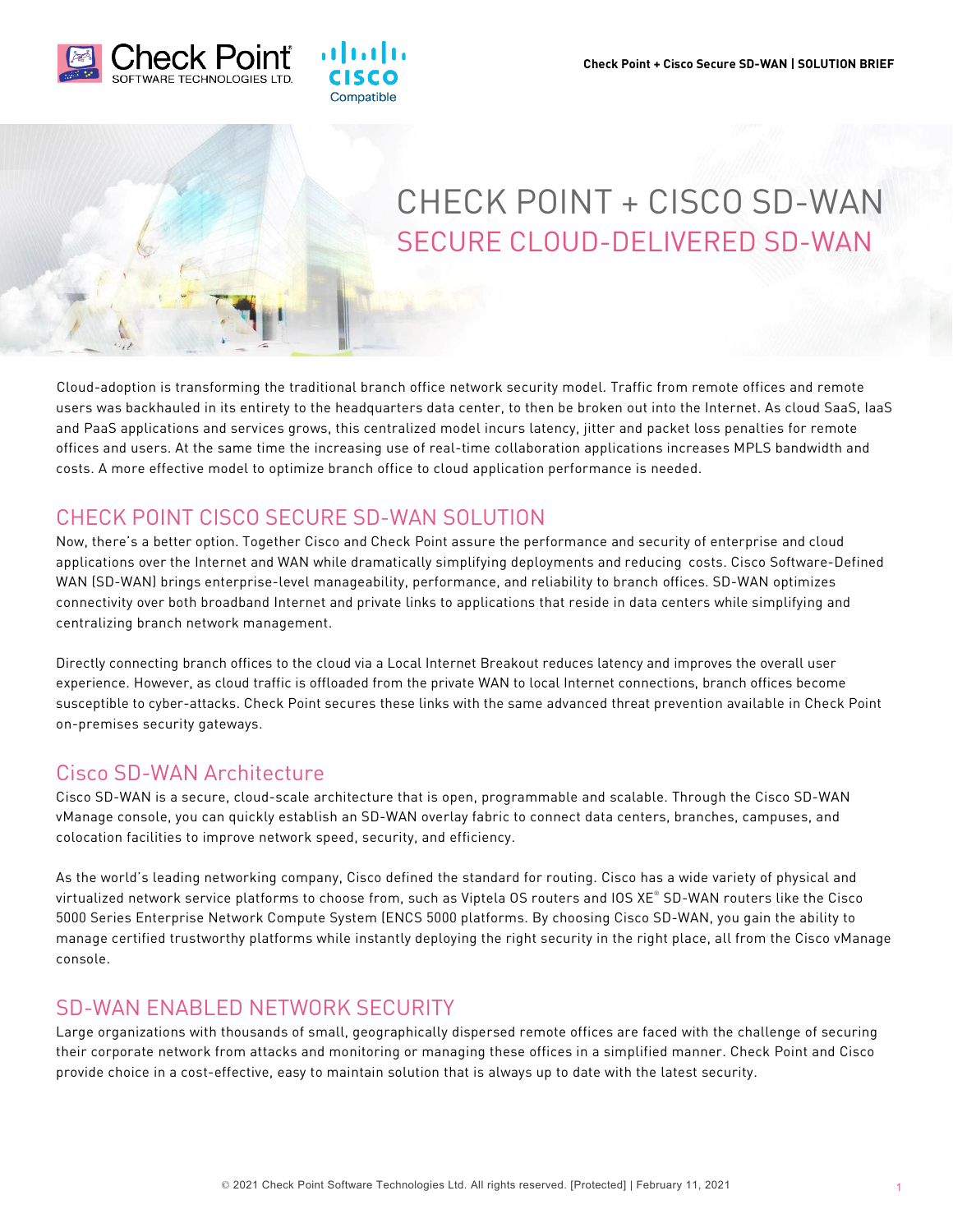

## Check Point Integrated Advanced Threat Prevention

Check Point provides organizations of all sizes with integrated, advanced threat prevention, reducing complexity and lowering the total cost of ownership. Check Point protects SaaS, IaaS and now branch office assets from sophisticated threats with dynamic scalability, intelligent provisioning and consistent control across physical and virtual networks.

Unlike other solutions that only detect threats, Check Point also prevents threats. Check Point SandBlast Zero-Day Protection is a cloud-based sandboxing technology where files are quickly quarantined and inspected, running in a virtual sandbox to discover malicious behavior before they enter branch office networks. SandBlast detects malware at the exploit phase, even before hackers can apply evasion techniques attempting to bypass the sandbox. This innovative solution combines cloud-based CPUlevel inspection and OS-level sandboxing to prevent infection from the most dangerous exploits, and zero-day and targeted attacks.

The Check Point solution also includes IPS, Ant-Bot, and Antivirus to protect from known threats, Application Control and URL Filtering to enforce safe web use, and HTTPS inspection to prevent threats inside encrypted HTTPS channels. Furthermore, Check Point is a fully consolidated and connected cyber security architecture protecting on premises, cloud and branch networks as well as endpoint and mobile devices from Advanced Persistent Threats. Threats identified on one device can be automatically propagated as an IoC (Indicator of Compromise) to protect branch, mobile and cloud-based assets from the same zero-day threat.

## Security in the Cloud

Branches and remote offices of an organization can benefit from the optimized connectivity offered by Cisco SD-WAN from the remote site all the way to the cloud. Cisco connects remote offices directly to the Check Point Harmony Connect, where they are able to leverage Check Point's advanced threat prevention as a cloud-hosted service, protecting the network and their users from known and unknown threats. Network administrators can easily monitor and manage these sites centrally with the Cisco vManage console.



**Access the Harmony Connect Portal from any browser**

Harmony Connect doesn't burden IT staff with deploying or maintaining dedicated hardware and supports adding advanced threat prevention capabilities on top of existing Cisco SD-WAN deployments. With a simple and easy setup process, network traffic from the Cisco SD-WAN branch appliance is connected over a low latency IPsec or GRE tunnel to a primary cloud-hosted network security service at a near-by location. Dual IPsec or GRE connections provide redundancy. With cloud-hosted security, hardware or software updates are completely transparent, providing maintenance-free security for hundreds and thousands of physical devices, reducing overall CAPEX and OPEX costs.